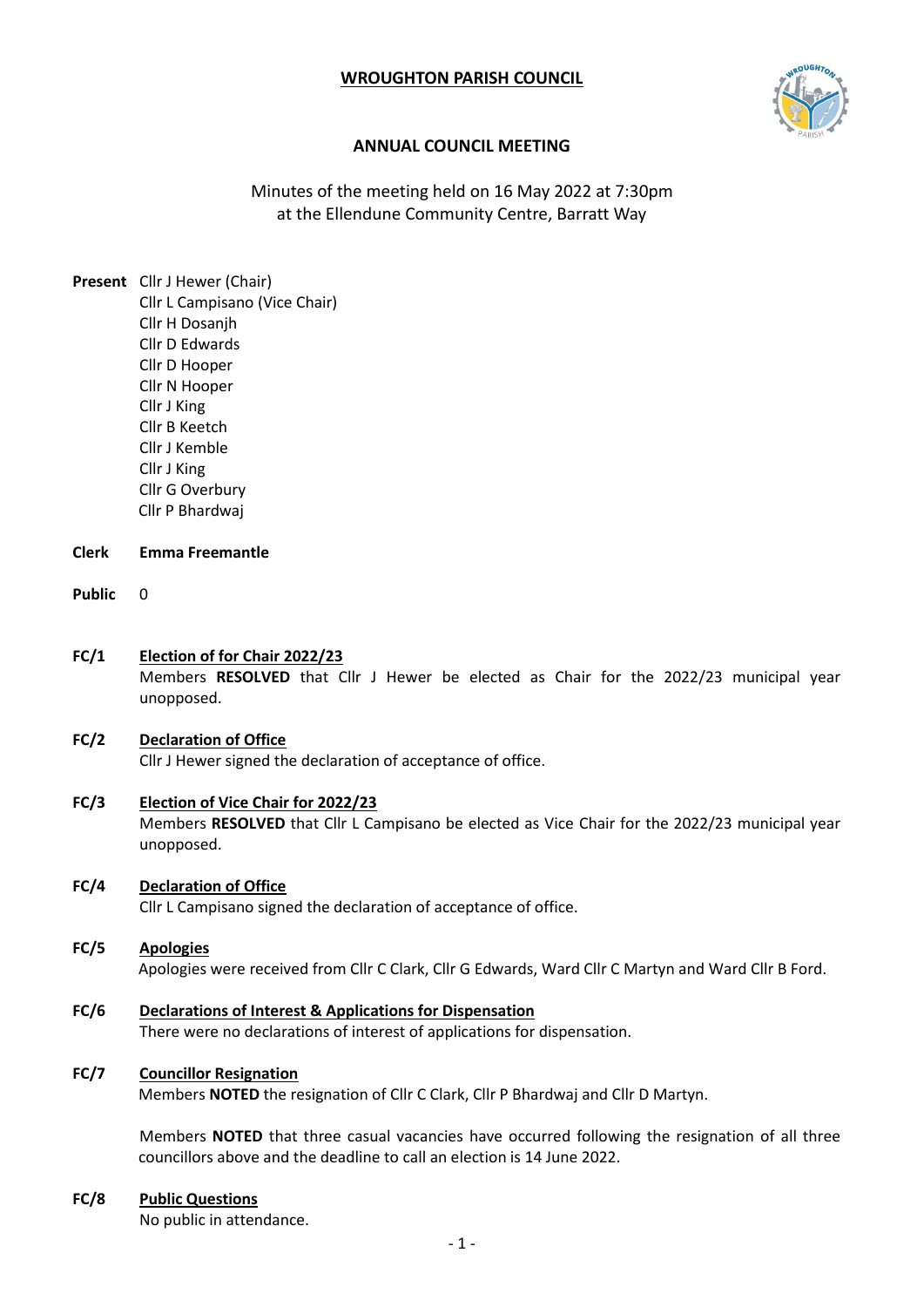### **FC/9 Minutes**

Members **RESOLVED** to approve the minutes of the previous meeting held on 19 April 2022.

## **FC/10 Chairs Report**

Members received a verbal update from the Chair, The Chair advised that due to the length of the meeting agenda for this evening he only had a short update.

The Chair, along with other councillors stated how happy there were that the Clerk has now decided to stay with Wroughton Parish council however he is also disappointed that the parish council have lost three key members of the council.

The Chair reminded all members that the coming year is a busy one and that their input and help will be required across the board.

All present **NOTED** that the Chair, the Grounds Manager and the Clerk met with Sam Bowbray, Chief Operating Officer of Swindon Borough today to discuss the parish councils deed agreement. The meeting was held to discuss issues with ongoing open space maintenance and areas of responsibility. Sam is hopeful to have new deed agreements drafted by the end of the summer and hopefully completed / agreed by the end of the year.

## **FC/11 Ward Councillor Update**

Ward Cllr D Martyn provided an update to the parish council and confirmed apologies for both Cllr C Martyn and Cllr B Ford.

Cllr D Martyn stated it was a difficult decision to resign from the parish council however he's glad to be leaving the council in a good place and will support the parish council as a ward councillor moving forward.

Members **NOTED** the 20mph speed survey deadline which is Friday 10 June 2022, Cllr D Martyn advised that the survey was distributed on behalf of the borough council in the hope to identify regular speeds on residential roads.

Currently SBC have had 340 responses and the frequency seems to be increasing which is positive, the Clerk confirmed that the survey has also been shared with local schools.

Now that the SBC election period is over, Cllr D Martyn will arrange a meeting with Cllr G Overbury and Cllr N Hooper to try and work together to resolve some of the recent bus issues.

Members **NOTED** that the Earthline enquiry is ongoing and will last just over a week. Ward Councillors and the parish councils Chair Cllr J Hewer, all spoke at the enquiry and put forward to the views of the public. A response is expected in the months that follow the enquiry and is likely take some time.

Members also **NOTED** that Ward Cllr C Martyn had been to the Culvert by the Catholic Church off of Devizes Road, Cllr C Martyn is meeting with SBC Officers to ensure the smooth running of the stream.

# **FC/12 Parish Council Representatives' Report**

To receive reports from Members of outside bodies.

### **Transport Reps**

Cllr N Hooper provided an update regarding the latest issues with local bus services in the village advising that members of the public have been seen standing on the wrong side of the road to get the bus into Swindon. Cllr N Hooper advised that there was no signage displayed at the bus stop so he asked the office to print some wording off and Cllr G Overbury placed these on the bus stop. Members also noted that there had been an issue with the bus service number 82, Cllr N Hooper stated that the bus has been going through the village saying "not in service" when it is actually in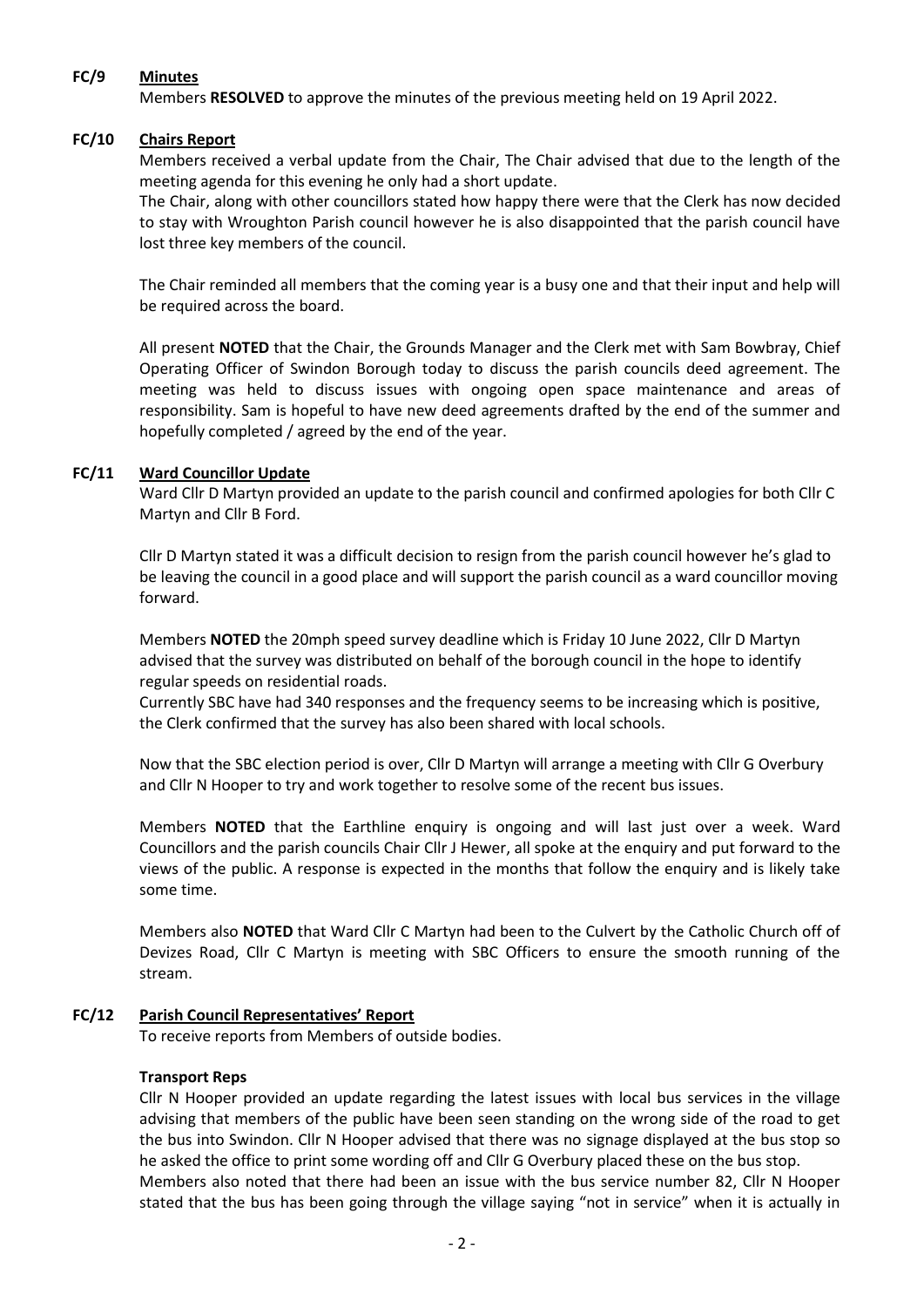service. The parish office has written in to the Stagecoach office to complain and they have been informed that this will not happen again.

The number 9 bus also encountered issues in the village as the service is supposed to turn out of Perry Lane onto Inverary Road then onto Kerr's Way, this hasn't happened and some drivers have gone in the opposite direction.

Cllr N Hooper stated that the current bus station in the town centre is due to close in September to enable to the development to begin for the bus boulevard. There will not be a temporary bus station built in its place however the bus stops will be distributed around the town centre accordingly.

Lastly members noted that the parish council is looking into the purchase of new bus shelters for Perry's Lane and Wharf Road however more information will be available at the next Community Assets meeting.

### **Ellendune Hall Trust**

Cllr D Hooper advised that the Ellendune Hall Trust has now successfully transferred from a CIC to a CIO status and all paperwork has been amended to reflect this. Thanks were given to the parish Council for the offer of assisting with the hanging of the notice board in reception. The Ellendune Hall Trust have requested a meeting with both the Library Trust and Parish Council to discuss the room rent refund and how this could have a knock on effect with any future grant applications.

## **Wroughton Community Asset Trust**

Cllr H Dosanjh provided an update on behalf of the Wroughton Community Asset Trust (Library Trust) and a copy of the report can be found as Appendix A in the Minute Book.

## **Carnival Committee**

Cllr L Campisano reminded members that the Carnival is taking place on 09 July and the committee are continuously looking for volunteers. This year the Carnival parade will be back and this hasn't been entertained over the last few years. Cllr L Campisano asked that if anyone is available to give even an hour on the day, then please get in touch.

## **FC/13 Carnival Fun Fair**

Members **RESOLVED** to agree that the Carnival Fun Fair may operate with extended hours this year and run Friday 08 July 2022 - 18.00 – 22.00 and Sunday 10 July 2022 12.00 – 16.00.

Members **RESOLVED** to agree that the Clerk liaise with the fun fair company and ensure all insurance and cleaning measures are in place and that immediate neighbouring residents are consulted.

### **FC/14 Calendar of Meetings**

Members **NOTED** the meeting dates for 2022/2023, a copy of which appears as Appendix B in the Minute Book.

### **FC/15 Terms of Reference & Delegation Scheme**

Members **RESOLVED** to approve Version 1 of the Terms of Reference & Delegation Scheme for the year May 2022, a copy of which appears as Appendix C in the Minute Book.

*The Chair suspended standing orders and moved item 16 down the agenda.*

### **FC/16 Election of Chair of the Planning and Highways Committee for 2022/23**

Members **RESOLVED** to elect Cllr L Gough as Chair to the Planning and Highways Committee for 2022/23.

### **FC/17 Election of Vice-Chair of the Planning and Highways Committee for 2022/23**

Members **RESOLVED** to elect Cllr H Dosanjh as Vice Chair to the Planning and Highways Committee for 2022/23.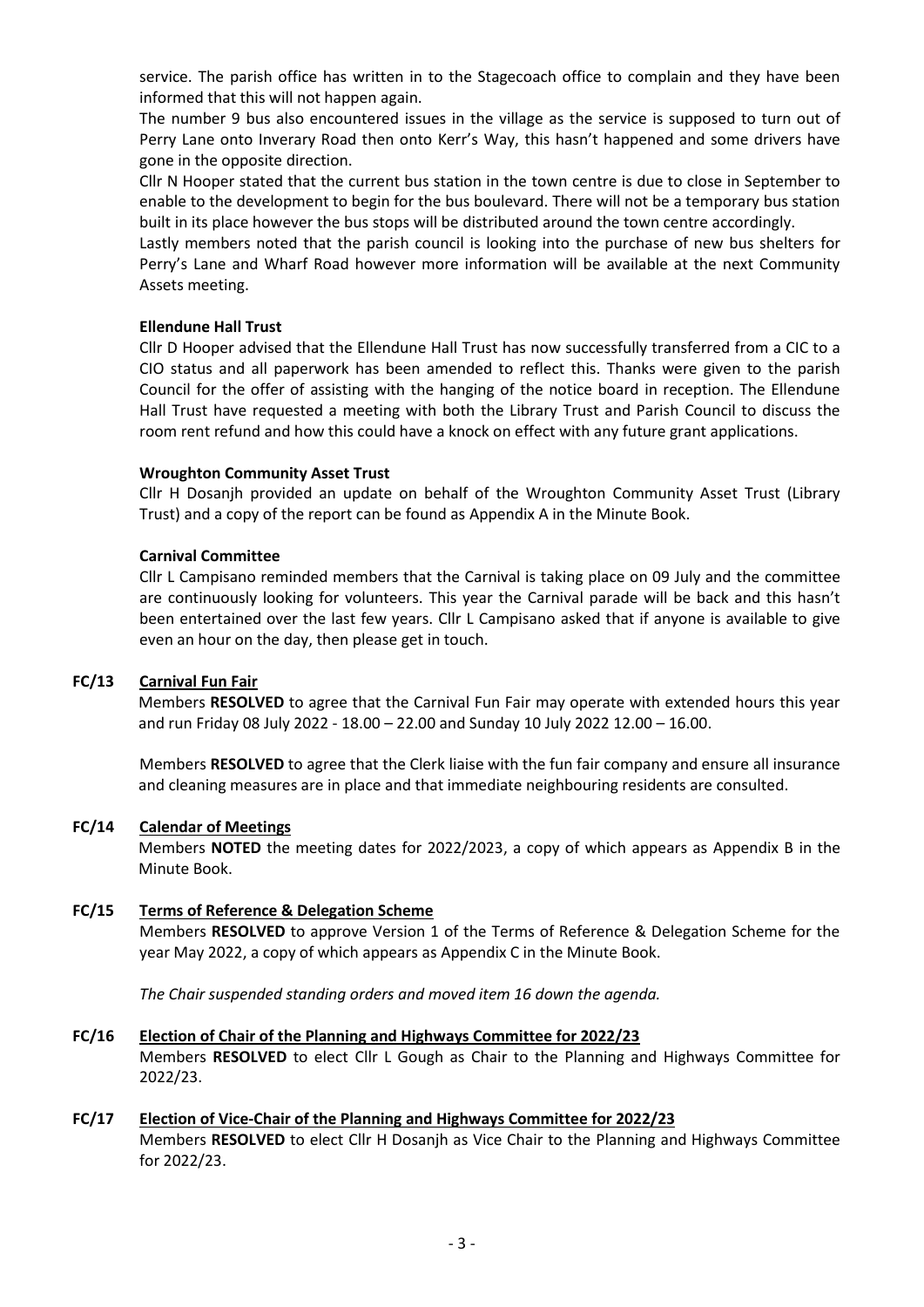- **FC/18 Election of Chair of the Community Assets Committee for 2022/23** Members **RESOLVED** to elect Cllr G Overbury as Chair to the Community Assets Committee for 2022/23.
- **FC/19 Election of Vice-Chair of the Community Assets Committee for 2022/23** Members **RESOLVED** to elect Cllr N Hooper as Vice Chair to the Community Assets Committee for 2022/23.
- **FC/20 Election of Chair of the Open Spaces Committee for 2022/23** Members **RESOLVED** to elect Cllr J King as Chair to the Open Spaces Committee for 2022/23.
- **FC/21 Election of Vice-Chair of the Open Spaces Committee for 2022/23** Members **RESOLVED** to elect Cllr N Hooper King as Vice Chair to the Open Spaces Committee for 2022/2023.
- **FC/22 Finance and General Purposes Committee** Members confirmed the membership of the Finance and General Purposes Committee for 2022/2023 as follows:

*The Chair reinstated standing orders.* 

#### **FC/23 Appointment of Committees**

Members reviewed the current committee membership for 2022/23 and **RESOLVED** to agree:

| <b>Planning &amp; Highways</b> | <b>Community Assets</b> | <b>Open Spaces</b> | <b>Finance &amp; General</b><br><b>Purposes</b> |
|--------------------------------|-------------------------|--------------------|-------------------------------------------------|
| Cllr Gough (Chair)             | Cllr Overbury (Chair)   | Cllr King (Chair)  | Cllr Hewer (Chair)                              |
| Cllr Dosanjh (VC)              | Cllr N Hooper (VC)      | Cllr N Hooper (VC) | Cllr Campisano (VC)                             |
| Cllr Campisano                 | Cllr Campisano          | Cllr Campisano     | Cllr Dosanjh                                    |
| Cllr Hewer                     | Cllr Hewer              | Cllr Dosanjh       | Cllr Gough                                      |
| Cllr B Keetch                  | Cllr D Hooper           | Cllr Hewer         | Cllr Overbury                                   |
| Cllr J Kemble                  | Cllr Keetch             | Cllr Overbury      | Cllr N Hooper                                   |
| Cllr J King                    | Cllr King               | Cllr Gough         | Cllr King                                       |

### **FC/24 Appointment of Working Parties**

Members **RESOLVED** to approve the Working Parties for 2022/23, a copy of the agreed membership for 2022/23 is attached as Appendix D in the Minute Book.

### **FC/25 Appointment of Trustees**

Members reviewed the current appointed Trustees and **RESOLVED** to agree the membership for 2022/23 as follows:

- -
- 

- The Ellendune Hall Trust Cllr B Keetch, Cllr D Hooper & Cllr L Gough - Wroughton Community Asset Trust Cllr D Hooper, Cllr L Campisano & Cllr H Dosanjh - Wroughton Community Trust To be deferred until the next meeting

### **FC/26 Review of Membership of Other Bodies**

Members reviewed and **NOTED** the continued membership of other bodies, a copy is attached as Appendix E in the Minute Book.